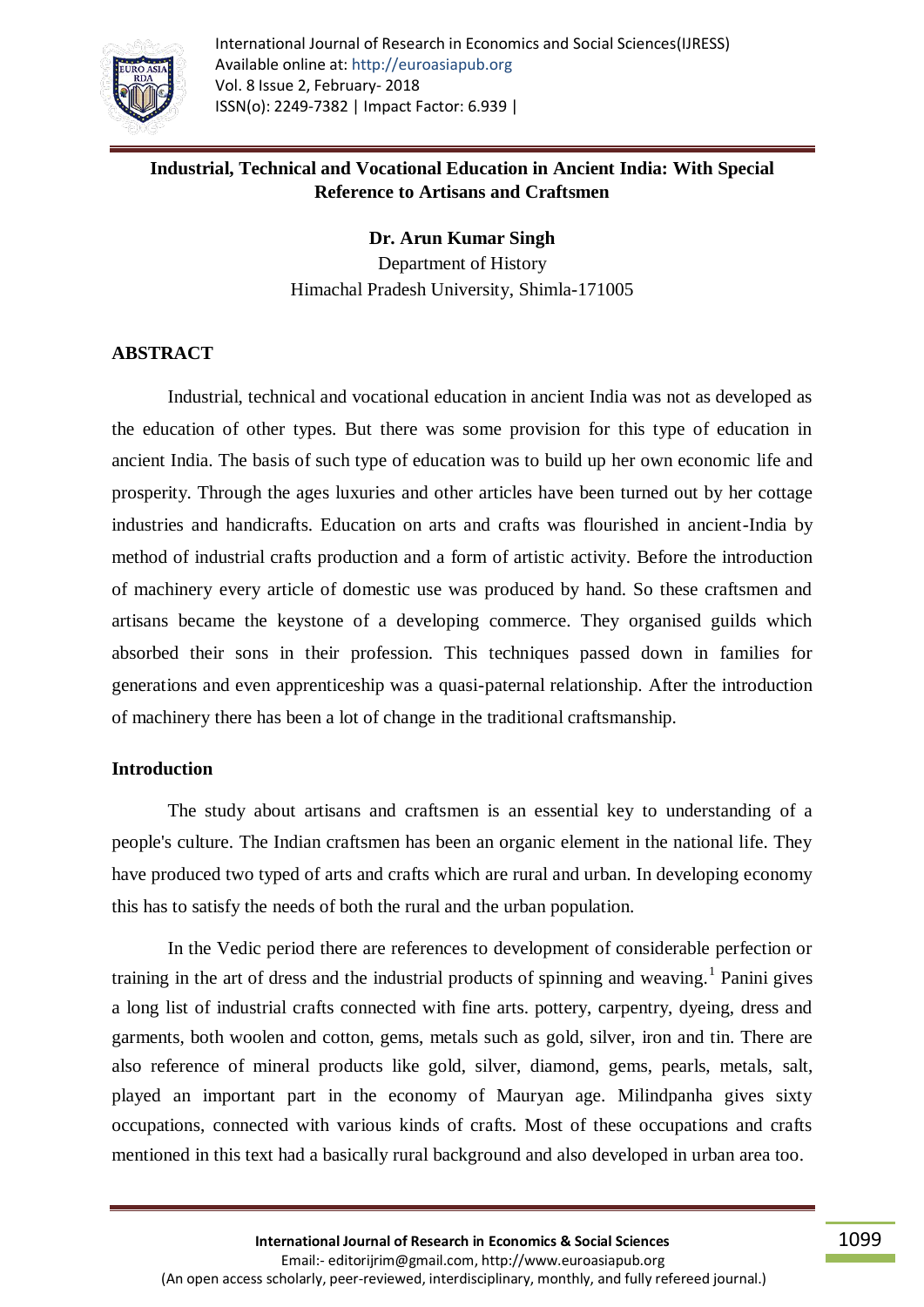

Buddhist text Lalitavistar gives the description of lofty mansions, golden networks and ornaments, oil, sugar, musical instruments, vessels made of costly metals and stones, dresses of different varieties of cloth dyed in various shades and similar other details probably indicating that crafts goldsmith, weaving, dyeing, tailoring, garland-making perfumery flourishing during Gupta period with its developed stage.<sup>2</sup> The period of the Kushanas is reflective of a proliferation of arts and crafts and its education. Kamasutra of Vastyayana also a work of the Gupta period gives the pictures of numerous arts and crafts which were patronised by the city dwellers and villagers.

## **Training for Craftsmen and Artisans**

Apprenticeship was the main method to develop this training. This method was famous throughout the ancient India.

### **Admission**

In the Vedic period apprenticeship was very popular and there was a regular method for admission. Admission to an industry or craft was governed by regulation. Different principles were compulsorily maintained for admission.

(i) If a young man wished to initiated into the art of his own crafts, he firstobtained the sanction of his relations and then proceeded to live with his master after previously fixing the period of his training or apprenticeship.<sup>3</sup>

- (ii) In the Vedic and Buddhist period it was mostly seen that the master must impart to his pupil his training at his own house where he is to be provided with his board and lodging. The master treated his pupil like his son.<sup>4</sup>
- (iii) It the apprentice deserted his master who duly instructs him and was not at fault in any way, the pupil was compelled by forcible measures to stay with his master and was liable to corporal punishment.<sup>5</sup>
- (iv) When the pupil completed his training before the training period then he could not go to his house before time but he had to stay with his master and to work for his master. And after mastered in his crafts and arts pupil should make gifts to his teacher according to his means and then take leave from their master house.<sup>6</sup>
- (v) An apprentice after graduation could have his services retained by his master who will then have the right to employ him after setting his remuneration with regard to his qualifications. In such a case, the pupil should not seek service with others.<sup>7</sup>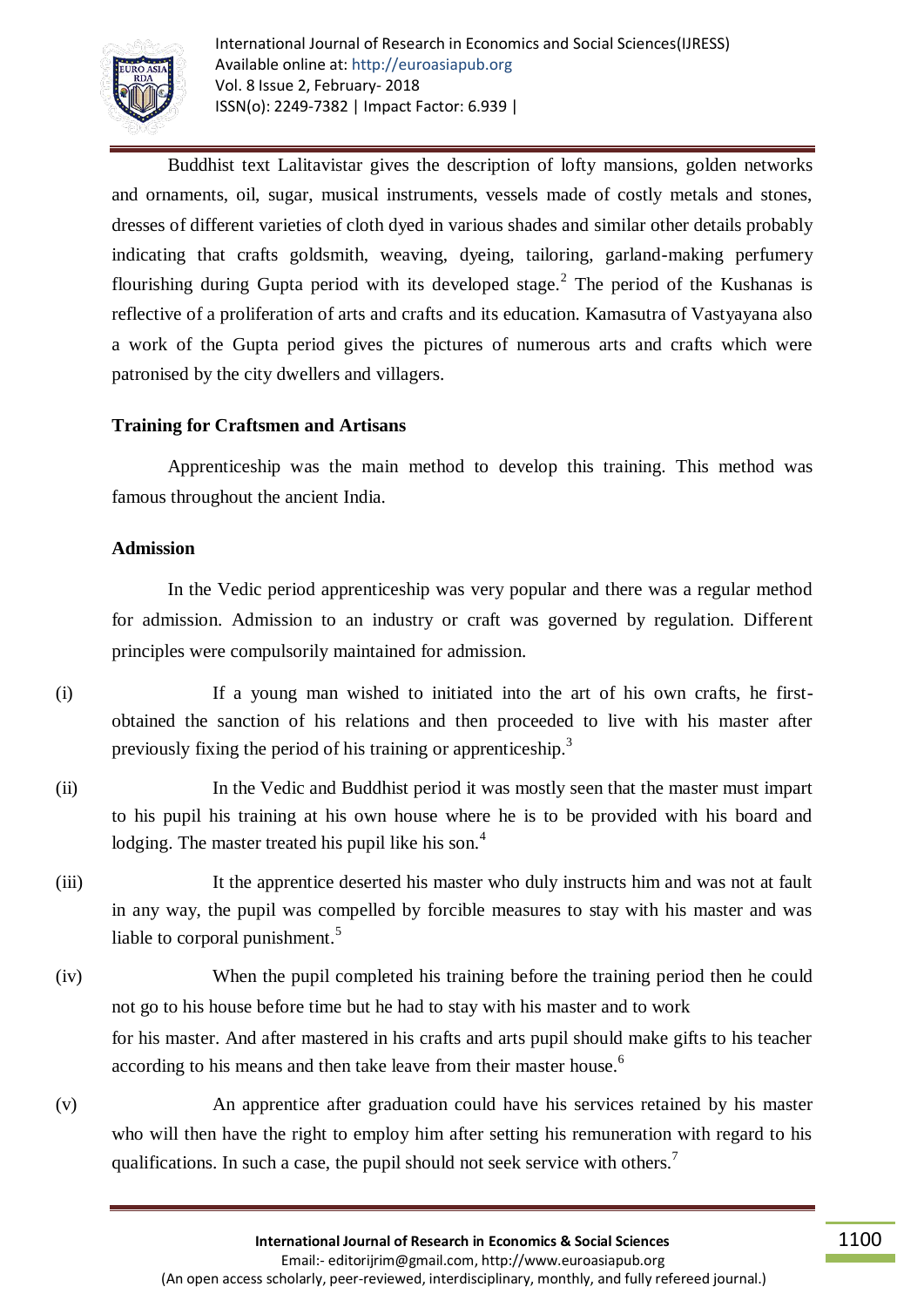

(vi) Teacher can extend the period of training because after mastering his apprentice, teacher was expected to be compensated for the trouble in teaching and the expenses in feeding the apprentice from the wages he would earn as a fully trained worker during remaining period of his identure.<sup>8</sup>

(vii) If apprentice deserted his teacher without a sufficient cause, he was brought back and compelled to stay, learn and work.<sup>9</sup>

After living his training if however, the teacher offered him suitable wage, he was expected to serve him in preference to stranger. The training under the above apprenticeship system was fairly efficient, for it was both theoretical and practical and given in the workshop itself.

### **Ethics of Contract Practice**

After discussing the admission and its rules in the apprenticeship it can easily be identified that industrial apprenticeship was treated as contract. Because it was a rule to complete the course in a limit of time. The arrangement fixed the respective obligations of both the master and his pupil during the time of training. The obligations of the master were that he should treat pupil like his son which meant that he should give him free board and lodging in his house. The master should not treat the pupil like hired labour, and should teach him honestly and whole heartedly without keeping back from him any secrets of his Knowledge. He should not exploit pupils skill and labour by employing him on work not related to his training but only for his gain. $^{10}$ 

On the students side there were certain obligations which included that he should not desert his teacher before time where there is no justifiable ground for such desertion. Secondly that pupil could not leave his master until he has not completed his training period. If he completed his training before time then he had to work for his master and its gain will go to his teacher on the whole about the limitation of the apprenticeship if can be said to that is was based on a contract system. $11$ 

It is clear from the above account that in Ancient India due importance was given to the training of artisans. The required proper facilities for the artisan were available properly. The nature of apprenticeship in the past differed from the apprenticeship of today. In the past, apprentice got his maintenance from his master and was relatively free to decide whether to stay with the master on not after the period of training was over. While today, in some case, the apprentice gets nothing as maintenance and is often not free to serve another employer.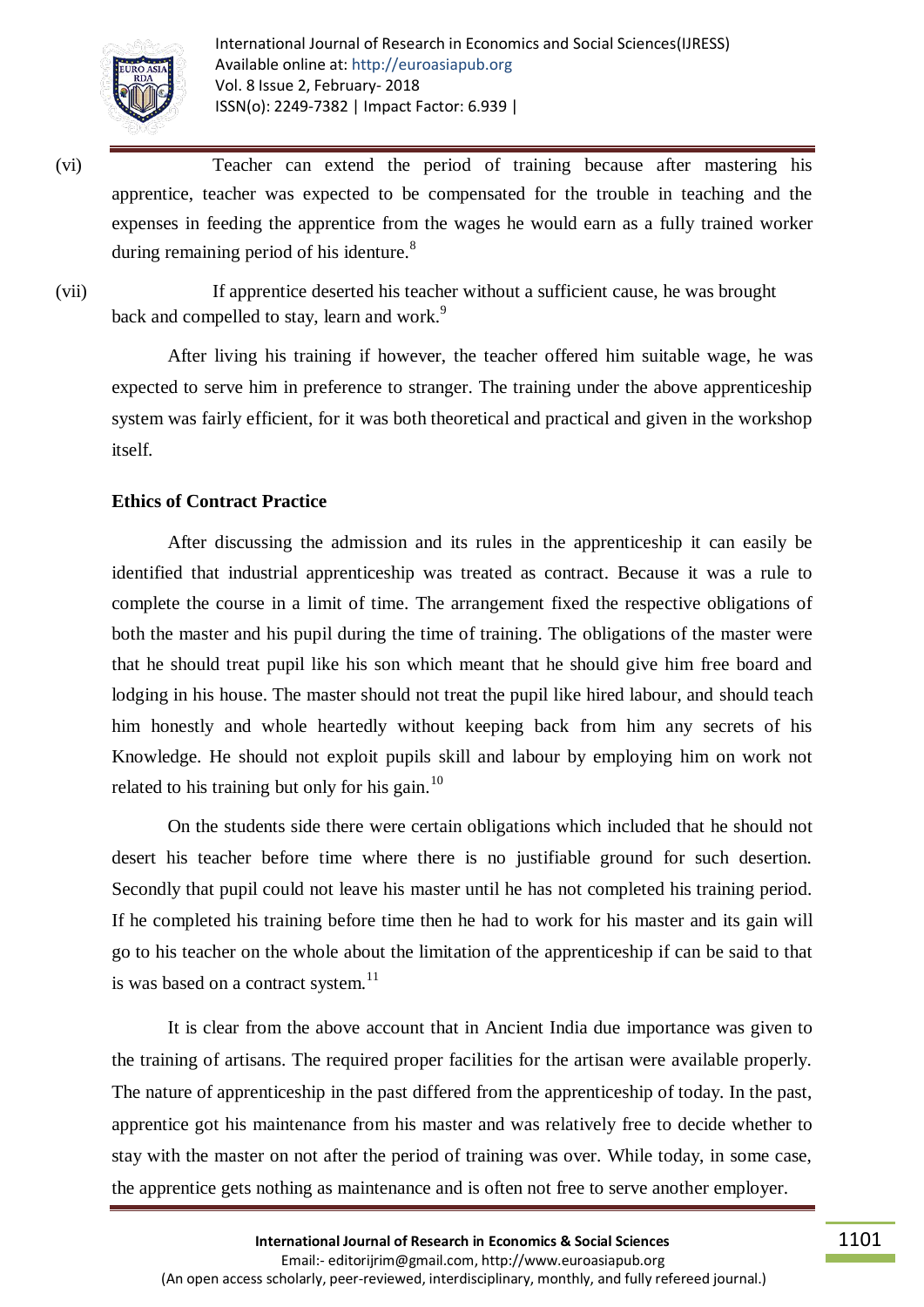

## **Factors in Specialization**

The specialization in arts and crafts education was promoted by several factors. Among them first one is the knowledge and use of the raw materials and the discovery of tools. As elsewhere Indian artisans made progress through trial and error and brought nature increasingly under control of technical device. The second is the guild organization with its plan of perpetuating skill through the practices of hereditary and apprenticeship. The father handed down his skill and experience to his son and a new entrant into the guild had to go through a course of training under the guidance of a master before the qualified himself for the professions. And thirdly is the expansion of the market lastly, there is the protection and patronage of the state. $^{12}$ 

#### **Conclusion**

Industrial craft and its education in ancient India was organised by both state and private initiative. On the whole it can be said that artisans and craftsmen got good position in the society. They had very respectable place in the society not only in urban but also in rural area. Through the ages luxuries and other articles have been turned out by the cottage industrious and handicrafts. Education on arts and crafts was flourished in ancient India by method of industrial crafts production and a form of artistic activity. In developing economy this has to satisfy the needs of both the rural and the urban population. Industrial, technical and vocational education in ancient India was an essential practice for the development of society. Therefore, apprenticeship was the main method to develop this training. This method was famous throughout the ancient India. Apprenticeship and training education was governed by regulation in which different good principles were compulsorily maintained.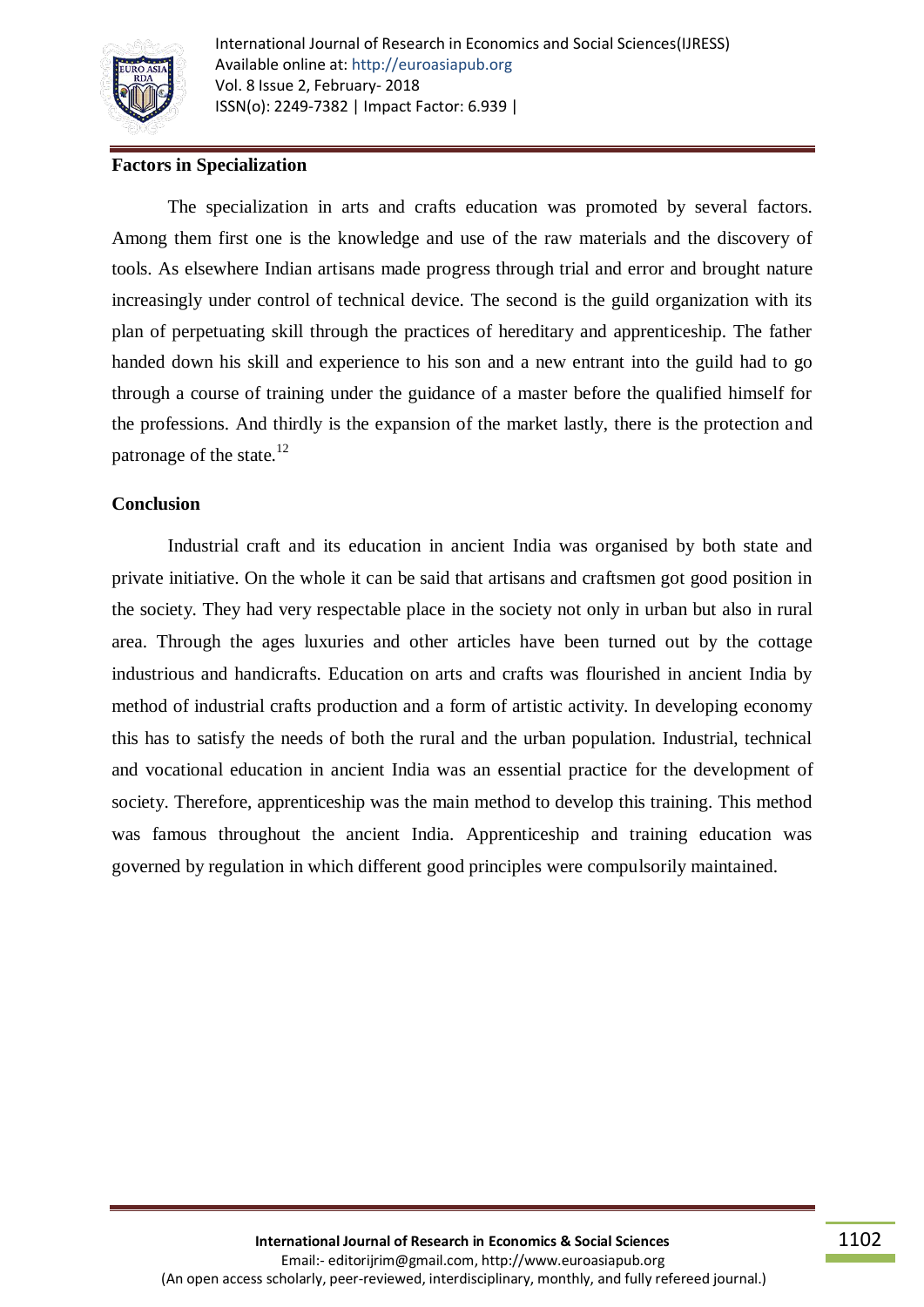

## **References**

| 1.  |        | M.A. Buch, Economic Life in Ancient India, Allahabad, 1979, p. 110.            |
|-----|--------|--------------------------------------------------------------------------------|
| 2.  |        | R.L. Mitra (ed.tr.), Lalita Vistara, Calcutta, 1877, Passin.                   |
| 3.  |        | R.P. Singh, Professional Education in Ancient and Medieval India, Delhi, 1970, |
|     | p. 65. |                                                                                |
| 4.  |        | R.K. Mookerji, Ancient India Education, London 1947, p.351                     |
| 5.  |        | Ibid.                                                                          |
| 6.  |        | A.S. Altekar, Education in Ancient India, Banaras, 1951, pp. 200-201.          |
| 7.  |        | Ibid.                                                                          |
| 8.  |        | Ibid.                                                                          |
| 9.  |        | Ibid.                                                                          |
| 10. |        | K. M. Saran, Labour in Ancient India, 1957, p. 60.                             |
| 11. |        | Ibid.                                                                          |
| 12. |        | S.S Nigam, Economic Organisation in Ancient India, Delhi, 1975, p. 120.        |